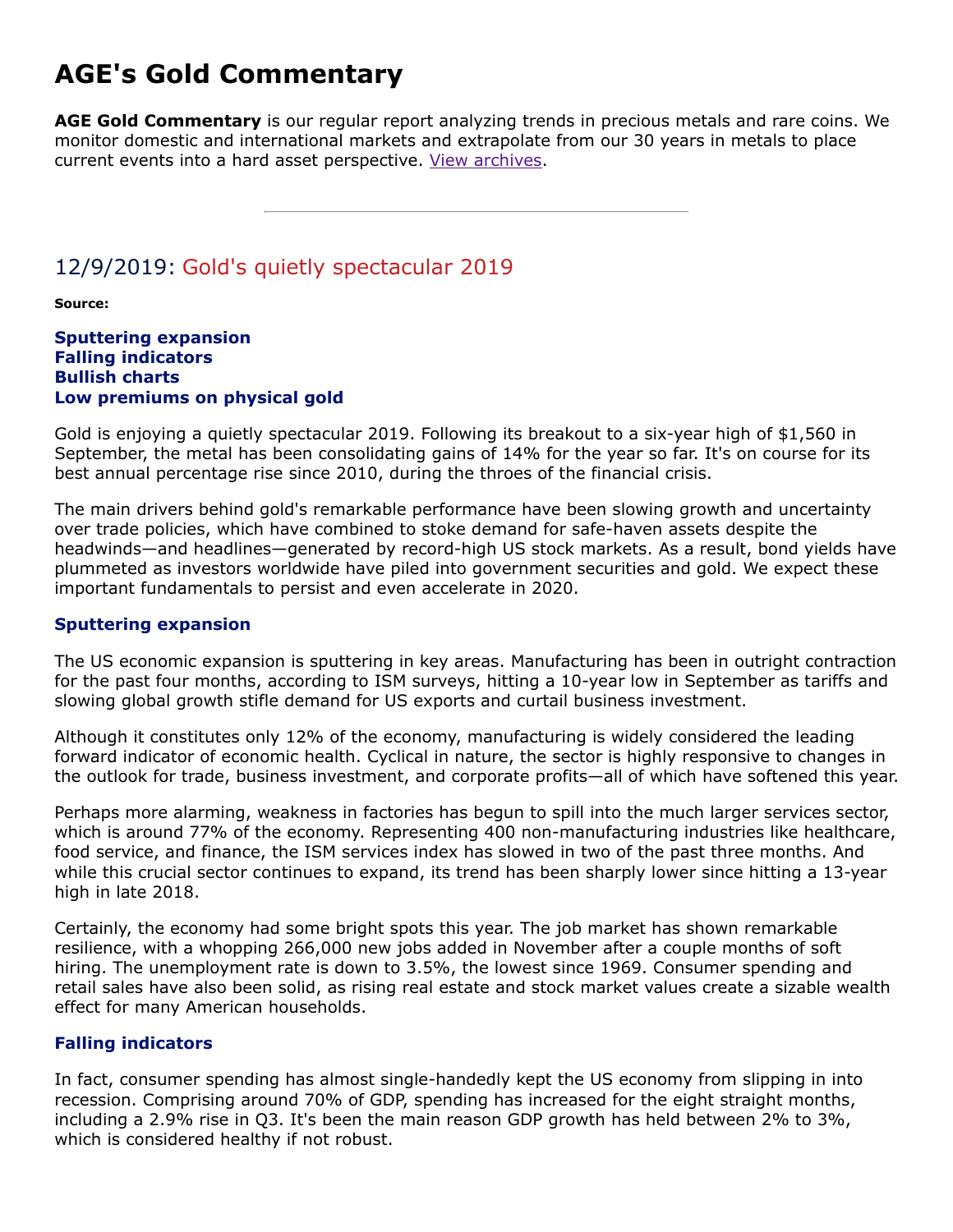But household spending has moderated in Q4, in part because of trade uncertainty. And consumer confidence, which projects spending patterns out six months in advance, has fallen for the past four months, according to Conference Board data, suggesting Q1 of 2020 will not be so strong.

Casting a further shadow on early 2020, the Index of Leading Economic Indicators, a weighted gauge of 10 drivers of growth, has fallen for three straight months, posting negative six-month growth for the first time since 2013.

The Fed is projecting GDP growth of 2.3% for 2019, substantially below last year's tax-cut-fueled 2.9% increase and lower than 2017's rise of 2.4%. The Conference Board is projecting 2020 growth at just 2%.

Add simmering trade wars, geopolitical tensions in the Middle East and Hong Kong, Brexit turmoil in the UK and EU, and a tumultuous US election season on the way, and safe havens are looking awfully attractive for 2020.

All these factors are taking their toll on investor sentiment. When overvalued equities finally roll over, and risk appetite turns into risk aversion in a big way, the flood gates will open toward protective assets. Along with government bonds, gold should to be a primary beneficiary.

# **Bullish charts**

# **Bond yields**

Plummeting government bond yields were a major catalyst for gold's breakout to new cyclical highs this summer. Simply put, both gold and Treasurys climb a wall of worry. But when yields on bonds fall near or below the inflation rate, gold becomes even more attractive.

With inflation hovering around 2%, bond yields must be 2% or higher for investors to enjoy real returns on their investment. When yields fall below the rate of inflation, real yields become negative.

Gold thrives in a low or negative real yield environment, becoming more attractive than bonds for two main reasons. First, negative real yields reduce the opportunity cost for holding gold instead of bonds, since gold provides no yield itself. So, money that might otherwise move in to Treasurys for safety finds its way to gold instead. Second, gold typically preserves purchasing power by rising with inflation, whereas the value of regular Treasury bonds is eroded by inflation when it begins to accelerate.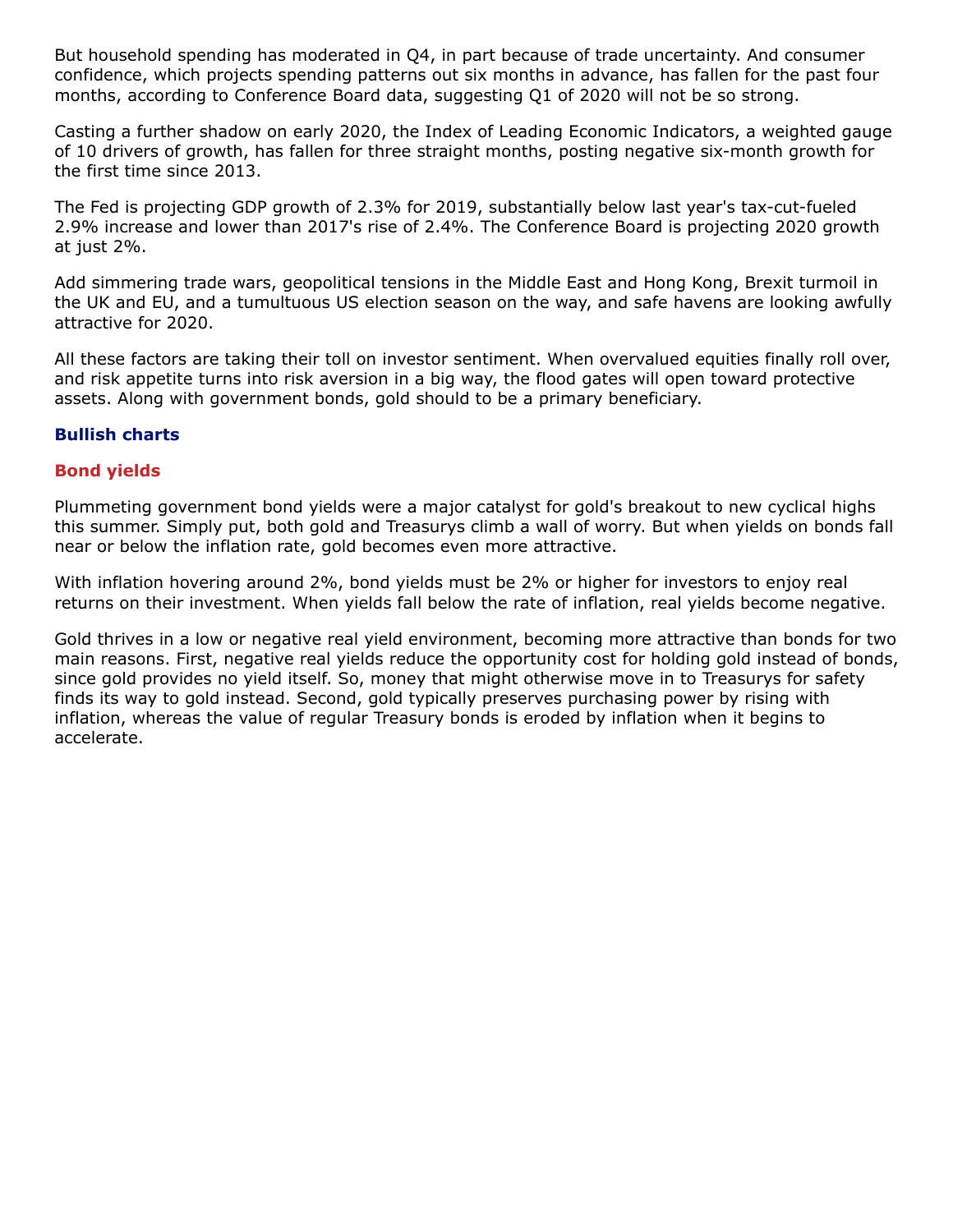

If you look at the chart above, you'll see just how far the yields on major global bonds fell from their October 2018 highs to their late August 2019 lows. What started as a decline in October 2018 turned into a rout in May 2019.

As trade wars intensified and the global economic slowdown accelerated, investors rushed to the safety of bonds, locking in the highest yields possible. The more buyers of bonds there are, the lower their yields fall, and this chart reflects that buying surge.

Between May and late August 2019, the US 10-year T-bill yield plummeted 1%, from 2.5% to 1.5%. This is a huge drop in a very short time for the biggest bellwether bond in the financial universe. British, German, and Japanese 10-year notes all fell sharply as well.

The Federal Reserve's abrupt reversal on interest rates further pressured bond yields and boosted gold. In July, the Fed cut interest rates for the first time in 10 years, hoping to inoculate the US economy against fallout from trade wars. Although Fed Chair Jerome Powell dismissed it as "a midcycle adjustment," the cut was rapidly followed by two more in the next few months. Powell recently said rates will stay this low for the foreseeable future.

Lower rates are a very bullish development for gold. They pressure the dollar by making it less attractive to foreign exchange investors seeking higher yield. A weaker dollar, in turn, supports gold and other commodities by making them less expensive overseas. In addition, the rate cuts helped to push yields on government bonds near or below inflation, creating the negative-real-yield conditions that make gold even more attractive.

Since bottoming in August, yields have rebounded somewhat, stabilizing on optimism about a possible US-China trade pact. But yields are still sharply lower than six months or a year ago. Today, the 10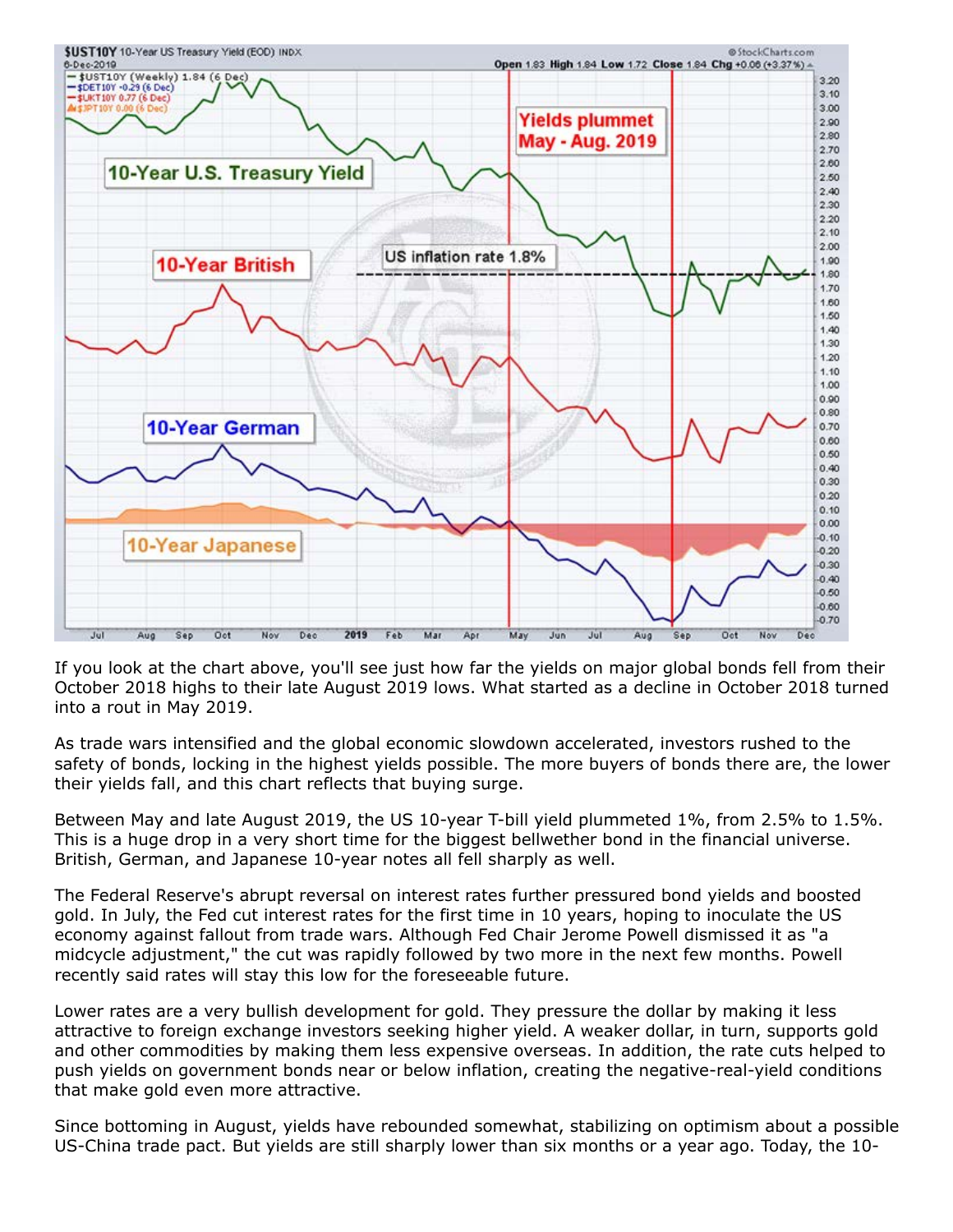year Treasury yield is virtually equal to our current rate of inflation, which means no real yield at all, which is a bullish environment for gold.

### **Gold**

Since peaking in early September at \$1,560, gold has been in a slow corrective phase as traders took profits from its big run-up. We believe this phase is now ending. Over the last six years, each December has brought profit-taking or speculative selling of gold as traders and hedge funds close out their yearly books. With gold already rebounding off November lows and demand picking up, this traditional year-end selling may have already occurred.



2019 14 22 Feb 11 19 Mar 11 18 25 Apr 8 15 22 May 13 20 Junt0 17 24 Jul 8 15 22 Aug 12 10 26 Sept 16 23 Oct7 14 21 Nov 11 18 Dec  $10.17$ 

With all the uncertainty afoot in geopolitics and the global economy today, gold has strong short-term support at \$1,450. Technically, this was gold's upside resistance level in August before it broke out above \$1,550. When markets make such big moves, the previous ceiling often becomes the new floor, and this is what we are seeing in gold. Upside resistance will be found at the 200-day moving average at \$1,488, which gold was testing last week. The next resistance level is the short-term top of \$1,560.

Moving into early 2020, we see gold trading in a range from \$1,475 to \$1,550, with the bias to the upside. Gold under \$1,500 is a buy in the current market. Under \$1,475, of course, it is an even better value.

#### **Silver**

After hitting a short-term low of \$14.32 in late May, silver surged a whopping 36% in three short months to as high as \$19.55 in late August. Since then it has settled into a new, higher trading range of \$16.95 to \$18.50.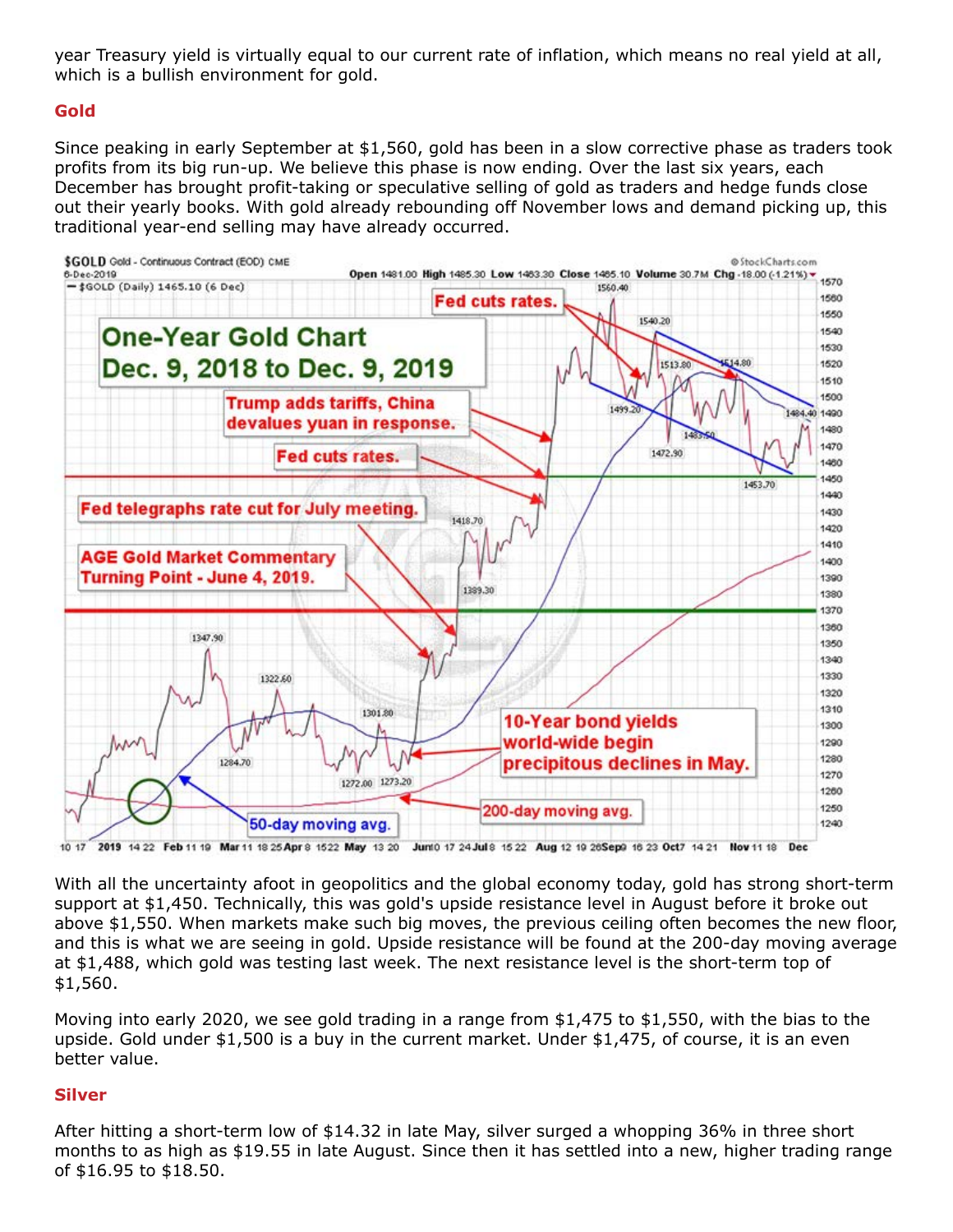As many of you know, silver is more volatile than gold and tends to overreact at the top and the bottom of its short-term price cycles. Today, the price has been pulled below its recent range by yearend profit-taking, speculation in the futures markets, and hopes for a US-China trade deal. This correction in the silver price is overdone, in our opinion, and has created outstanding value under \$16.95.



As you can see on the one-year price chart above, silver was trading in a range from \$14.30 to \$16.20 for the first half of the year, then jumped to a much higher range from \$16.95 to \$18.50 in the summer. This sharp surge left a gap in the range from \$16.20 to \$16.95. Silver fell under \$16.95 briefly in November but recent pressure has silver backfilling this gap once again. We continue to see short-term support for silver at \$16.60, and major support at \$16.20. To the upside we see resistance at \$17.60 and again at \$18.50.

In November we said, "we would like to buy silver closer to \$16.20," but we didn't get the chance. In the current environment, silver under \$16.95 looks like a good buy; under \$16.50 looks like a great buy. In fact, we think it's only a matter of time until this consolidation phase ends and silver punches back above \$16.95 into its higher trading range.

# **Low premiums on physical gold**

As you probably know, demand for physical gold in the US wanes during times of stock market peaks. When demand drops, premiums can fall, and this is exactly what has happened over the last 18 months.

With gold breaking out to new cyclical highs this summer, demand for physical gold surged. Premiums [have started to rebound in earnest but remain unusually low for pre-1933 US gold coins, and classic](https://www.amergold.com/gold/world-gold-coins/index.php) European gold coins. Both sectors offer unusually good opportunities for what we call the "double